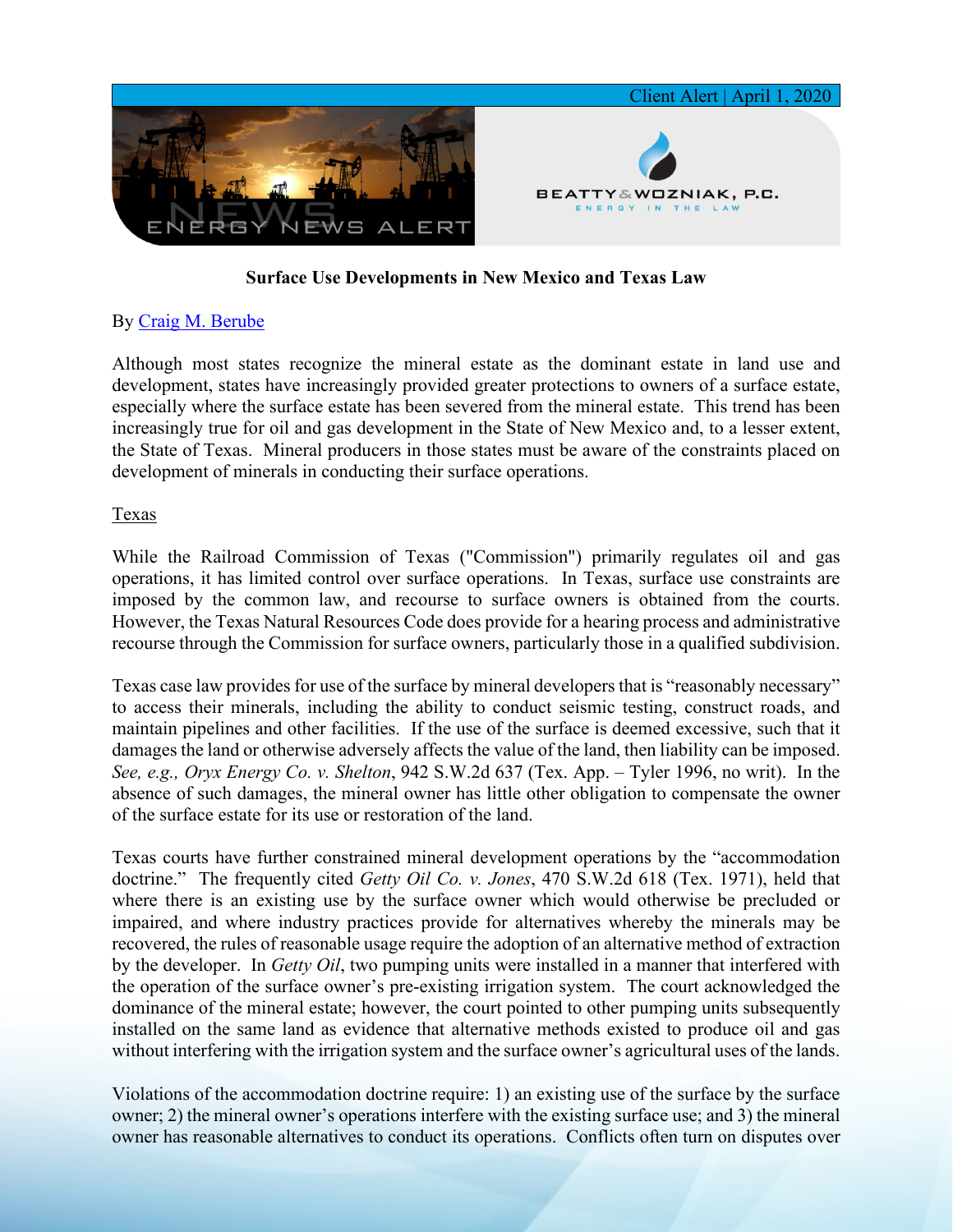the extent and manner of the surface owner's existing use. For example, the planned expansion of an existing land use may require a well to be directionally drilled. Similarly, disputes can arise over the extent and nature of the alleged interference with the surface use. The interference must be material; mere inconvenience to the surface owner does not usually violate the accommodation doctrine. Finally, the surface owner has the burden of proving that the mineral owner has alternative methods to extract minerals, and that the alternative methods are economical.

Texas has very limited statutory protection for the surface estate; still, some statutory limitations do exist. For example, Subchapter Q of the Texas Natural Resources Code, Section 91.753(a), provides: "Not later than the  $15<sup>th</sup>$  business day after the date the [Commission] issues an oil or gas well operator a permit to drill a new oil or gas well or to reenter a plugged and abandoned oil or gas well, the operator shall give written notice of the issuance of the permit to the surface owner of the tract of land on which the well is located or is proposed to be located." Chapter 92 of the Texas Natural Resources Code extends additional protections for the surface owners in a "qualified subdivision" as defined in the code. Qualifying surface owners are entitled to a hearing procedure upon an application to develop minerals, which hearing is conducted by the Commission. The Commission is empowered to issue a ruling upon the adequacy of the application and limit surface use to designated operations sites. Oil and gas operations may also be subject to municipal and other local ordinances under the authority of home-rule cities.

Frequently, disputes over the use of the surface in connection with oil and gas operations can be avoided by contractual agreement between the developer and the surface owner, and the notice requirement pursuant to Section 91.753(a) is waived when such an agreement exists that meets the requirements of Section 91.753(b). Contractual modification of oil and gas leases can include additional provisions pertaining to notice upon entry, the location of drill sites, pipelines, roads and surface equipment, and damages for removal of water, timber and other violations of the agreement.

## New Mexico

State regulation of oil and gas operations are governed by the New Mexico Oil Conservation Division. The NMOCD has divided the state into four districts, each of which may have varying requirements in connection with surface use. Regardless of the district in which the subject lands are located, the operator in all districts must comply with the New Mexico Surface Owners Protection Act ("Act").

First enacted in 2007, the Act at N.M. STAT. ANN. § 70-12-1, *et seq*., applies to operators siting oil and gas locations on fee surface on or after July 1, 2007, except for certain ongoing operations. The purpose of the Act is to balance surface owners' and mineral lessees' interests with the "aim to minimize damage and loss of available surface for agriculture caused by oil and gas operations, to promote a fair negotiation process between the surface owner and the mineral lessee, and to not delay exploration and development of minerals." *Woody Inv., LLC v. Sovereign Eagle, LLC*, 362 P.3d 107, 109-110 (N.M. App. 2015). The Act imposes strict liability upon oil and gas operators for surface damage caused by oil and gas operations, including loss of agricultural production and income, lost land value, lost use of the surface owner's land, and lost value of improvements caused by oil and gas operations. N.M. STAT. ANN. § 70-12-4. Before the Act was enacted, surface owners were only able to recover for surface damages where the parties had an agreement which provided for such damages.